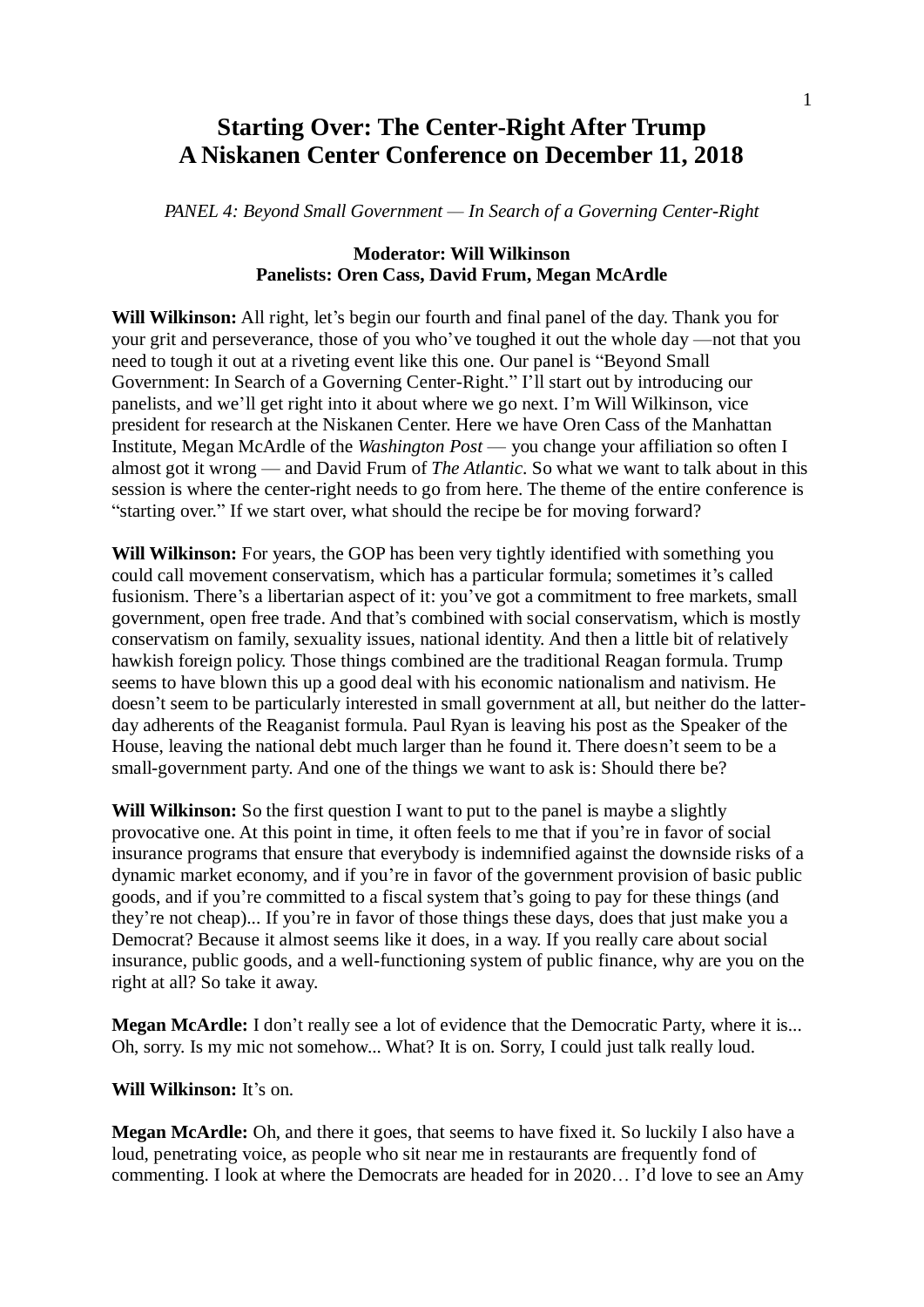Klobuchar kind of Midwestern, sensible moderate as the Democratic presidential nominee, and I don't really see that that's where the Democratic Party seems to be heading. So I would ask, if you are someone who thinks that you need to pay for your commitments, do you have a party in America at all? Because I honestly... I look at who's becoming influential on the left, I look at the academics that are becoming influential on the left, I look at the power that the University of Massachusetts Amherst Economics Department seems to have suddenly gained in the debate. They are, for those that don't know, a heterodox department that does not follow the general Clinton pay-for-what-you-buy sort of...

**Will Wilkinson:** You can magically mint money.

**Megan McArdle:** Right, exactly. They're really big into the [notion that] you can magically mint money because we print our own currency. So I think that the real question is: Is there a party for either of those groups? Because that doesn't... What I see on the left is wanting to have massive expansions of the welfare state without paying for it, and what I see on the right is wanting to have massive tax cuts without paying for it — or cutting the welfare state we already have, which is large and about to grow larger. And so I think that that's actually a bigger question than: Is it the right or the left? Are we just headed for a fiscal crisis? Because both parties are kind of making each other worse. There's this sense in which, "Well, if they're going to be like this, then I can be even worse," and each party can come up with an excuse for why their little stuff is different.

**Megan McArdle:** You talk to Democrats about the legendary increase in the national debt under Obama, [and they say] "Well, there was a recession." Yes, there was, but not for eight years. You talk to Republicans about tax cuts, [and they say] "Well, spending money isn't the same thing as giving you back your own money." But the deficit's still there! We still have to pay for this eventually. I think both parties are headed off into fantasyland on that side of stuff.

**Will Wilkinson:** Well, David, Oren, do you think there's a possibility for the GOP to be that relatively moderate, responsible party? Not necessarily a party of small government in the sense of cutting spending to the bone, but being a party that governs responsibly, that is committed to providing these basic goods, and is also committed to having a system that adequately finances them?

**David Frum:** In Karen Hughes' memoir, she tells a story that I've often thought about in the years since. She had taken an interval of leave from the Bush White House, for a vacation, for a rest, and she was walking along the beach near her home in Texas. She saw up in the air a plane pulling an advertising flier that said something like, "Jill, come back! I'm miserable without you. Jack." And she thought, "Bad message, Jack. Too much about you, not enough about her." [laughter]

**David Frum:** And this is a pervasive vice in politics. People with strong political ideas talk about what they care about, what Jack cares about — and there's not enough about what Jill needs. So why was small-government politics attractive at all, ever? And the answer is, well, because between 1975 and 1982 we had a severe crisis in the New Deal order that was bequeathed by the previous generation to the present generation. We had a breakdown... You had inflation, you had oil crises, you had a collapse in productivity. You had a series of very real-world problems to which Thatcherism and Reaganism (and their milder versions in Germany and Canada)… They were responses to real-world problems. So I think we have to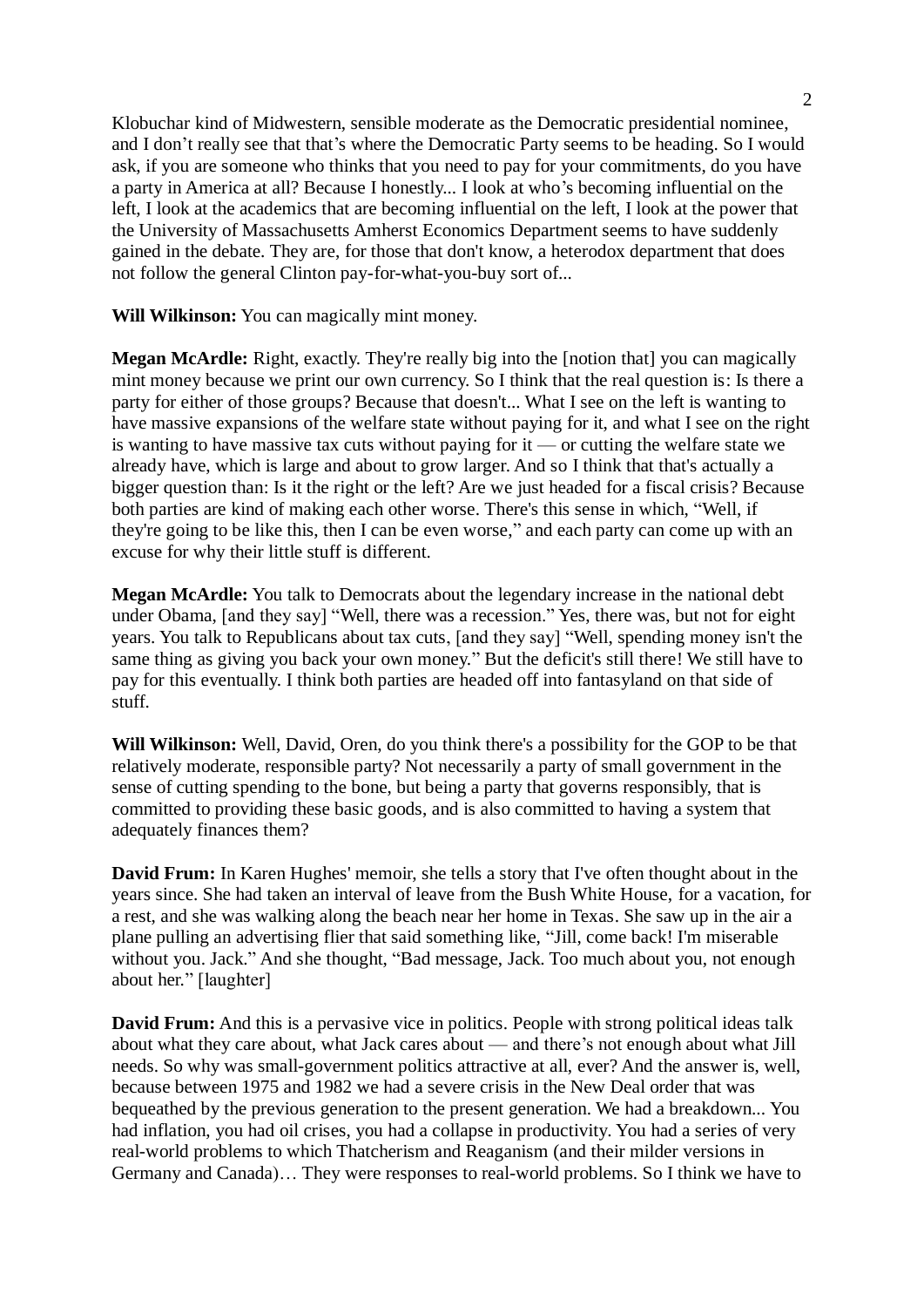think about all this from Jill's point of view and start with: What are the problems today?

**David Frum:** So, in no particular order... Americans are dying. Life expectancy is going down. On the present trajectory, China will overtake the United States in life expectancy by about 2040. By then, Americans will be the only developed country in which the average age of death is below 80. Americans... And that is driven by this tremendous problem of drug addiction. Meanwhile, the country has chronic fiscal problems. So you have a series... I won't elaborate the list. You have a series of collective problems that demand collective solutions. And then as you address those problems... And different people have different biases and prejudices. So for those of us who tend to believe that markets work, who are skeptical of economic redistribution, who believe that the American past, for all its many faults, contains greater good than it contains faults… Those biases, those instincts — they're not your platform. But they are guidelines, for when you address the issues that concern Jill, that tell you which way you ought to go.

**David Frum:** And I think... Although party systems can become obsolete, from the point of view of the problems of the time, I think Gilbert and Sullivan were right when they said, "Every child born alive is born either a little liberal or else a little conservative." [laughter] And so we have our instincts, and we sort into, depending on the rules of the game, two or more parties. But what has gone wrong with conservatism as some of the older among us knew it in the '70s and '80s is that long after we solved a bunch of problems, we wanted to take victory laps and solve them again. And it remains true that if there's inflation, conservatives know just what to do. The problem is that they know what to do so well that they keep insisting that there is inflation when there isn't.

**Will Wilkinson:** Thanks. Well, let's take up the theme of addressing the actual problems, and I'll address this to Oren. One of the clear things from the last two elections is that there is a very stark divide between the bases of the two major parties in terms of city versus country. There's basically a city party, a multicultural urban party, the Democratic Party, and a relatively homogeneous white, exurban, small-town, rural [Republican] party. And that is really the line on which partisan polarization is breaking — it's basically on population density. Now, that problem is exacerbated by the fact that these are two different economies, and those economies are drifting further apart. So economic production is increasingly concentrated in large cities. And smaller towns, smaller cities, rural areas are stagnating in relative terms. And the people in those places — the Republican base — is older and heavily reliant on Medicare, Social Security, Medicaid, and Social Security Disability. And one of the reasons it seems the Republican Party took a bath in the midterms is because the entire Republican Party went on the record voting to get rid of what became a relatively popular social insurance program that's known as Obamacare.

**Will Wilkinson:** And it seems that if the Republican Party is to have a hope of holding on to power over the longer term, it has to address the problems of its own base: the relatively homogenous, white, rural, small-town, smaller-city part of the population that is really struggling economically. So, Oren, what do you think the GOP ought to do to address the people in these places and the specific problems that they're having?

**Oren Cass:** Well, I guess I would argue for broadening the question just a little bit to what the GOP (or whatever we're going to call the future of the center-right) should do to address the problems lots of Americans are having. There's this concentration that you just described in rural areas that raised its head up a little higher than usual in 2016. But Trump also did way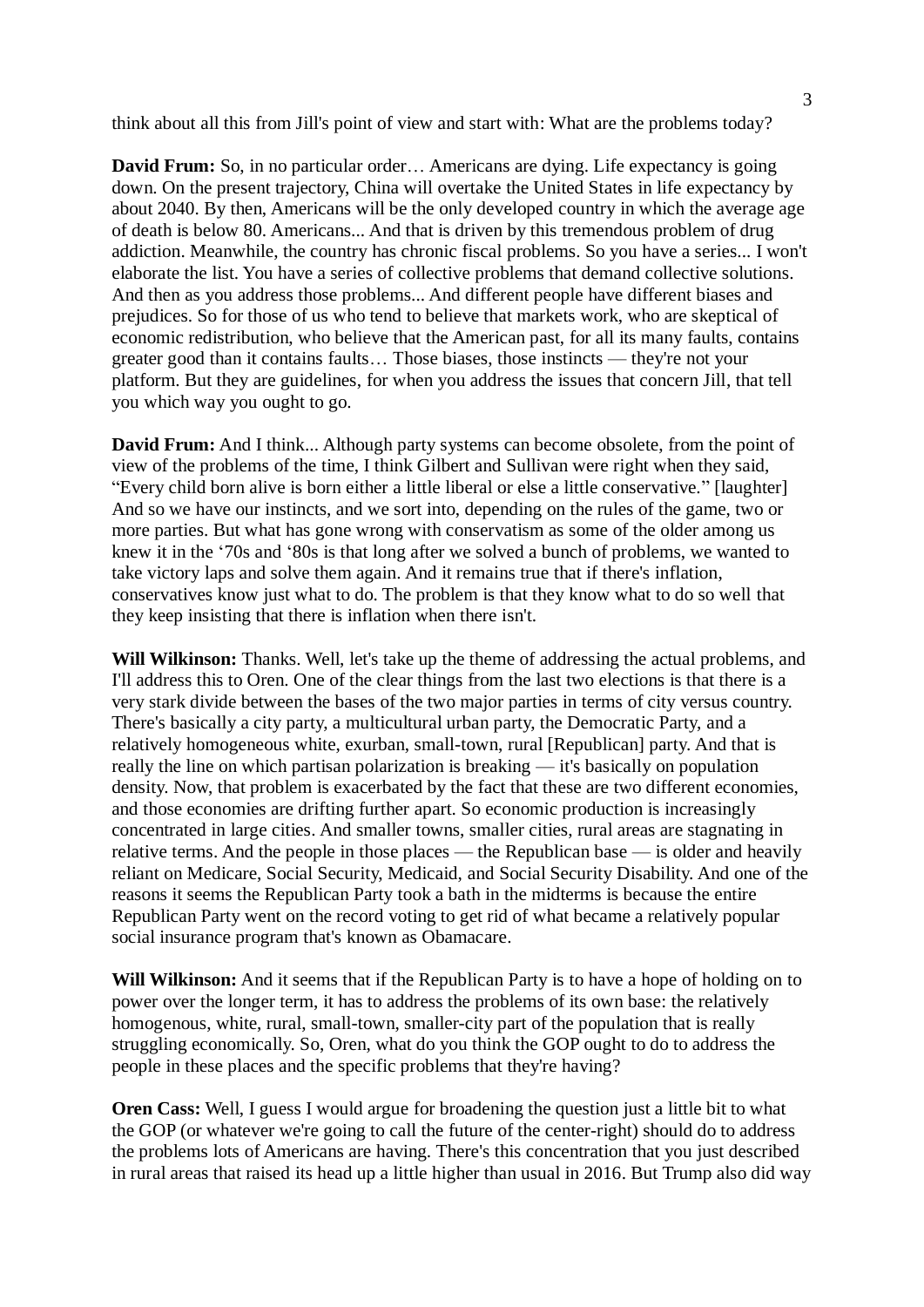better than Romney with minorities in 2016. The same problems that we are now worried about in these rural communities are really a metastatization of problems that have been afflicting inner-city and exurban areas for 40 or 50 years. So I think the right way to talk about it is to say: What are the big problems, period? And there the divide is a little bit different. There the divide is really college or no college, for lack of something better. And I think we're better off analyzing the question, not in terms of what did the exit polls tell us in 2016, than what are the actual major divides we're going to see in the country?

**Oren Cass:** And if that's the dimension, that really you have a (roughly speaking) collegeeducated population that's getting ahead and a non-college-educated population (more than 50 percent still don't have even an associate degree) that's not getting ahead. Sure, there are lots of folks in that second group who are minorities and didn't vote for Trump, but that doesn't mean they're not potentially center-right voters some days.

**Will Wilkinson:** But that's dividing more on partisan lines as well. Whether or not you had a college degree didn't have much of a partisan valence in the past. But now having a four-year college degree is tilting voters pretty heavily Democratic. And [Republicans are] losing vote share with people with a college degree, and have lost basically everyone with a professional or postgraduate degree. So I agree that's a fundamental divide in the economy, but that's also taking on a partisan...

**Oren Cass:** It is, and I think... And part of what has compounded that, I think, is that you saw Donald Trump speaking about problems more in those terms as opposed to in the big government/small government fight that we were historically more used to. So I think that's how we should define the problem. And then I think we ask: Well, how does the center-right define a response to that? I really like the way David described it. Look, the premise of being center-right isn't that you have a particular set of voters or a particular demographic, it's that you have a particular set of ideas and a way of approaching the world. And the question is: How do we take that set of ideas and address that set of problems? And that's going to be the formula.

**Will Wilkinson:** So what are those ideas? Because part of what I was trying to ask is: Why aren't we just Democrats if we want social insurance and public goods? What is distinctive about the approach on the right to solving these problems?

**Oren Cass:** I think historically the idea has been, well, if we just let markets do their thing and we get enough growth, all of the problems will solve themselves. I don't think that is a very good answer. And so I think part of the "starting over" question should be: OK, what else can you say besides that? And so in my view the question comes down to a question of how the labor market operates. And what is it about the conditions our labor market is functioning in that has caused it to leave essentially half the workers behind for 30 or 40 years now?

**Oren Cass:** We can talk very concretely about policy areas. But it means, for instance, in education, that our education reform platform can't be: How do we make this a mechanism of opportunity that gets everyone through college? I understand the political appeal of that. But if you state it in the abstract, the idea that, "Gosh, we have all these people with different aptitudes, different starting endowments, different families. You know what we need? We're going to build a building in the middle of every town, give it a budget bigger than the Defense Department's, stock it with 3 million union employees, and they're going to correct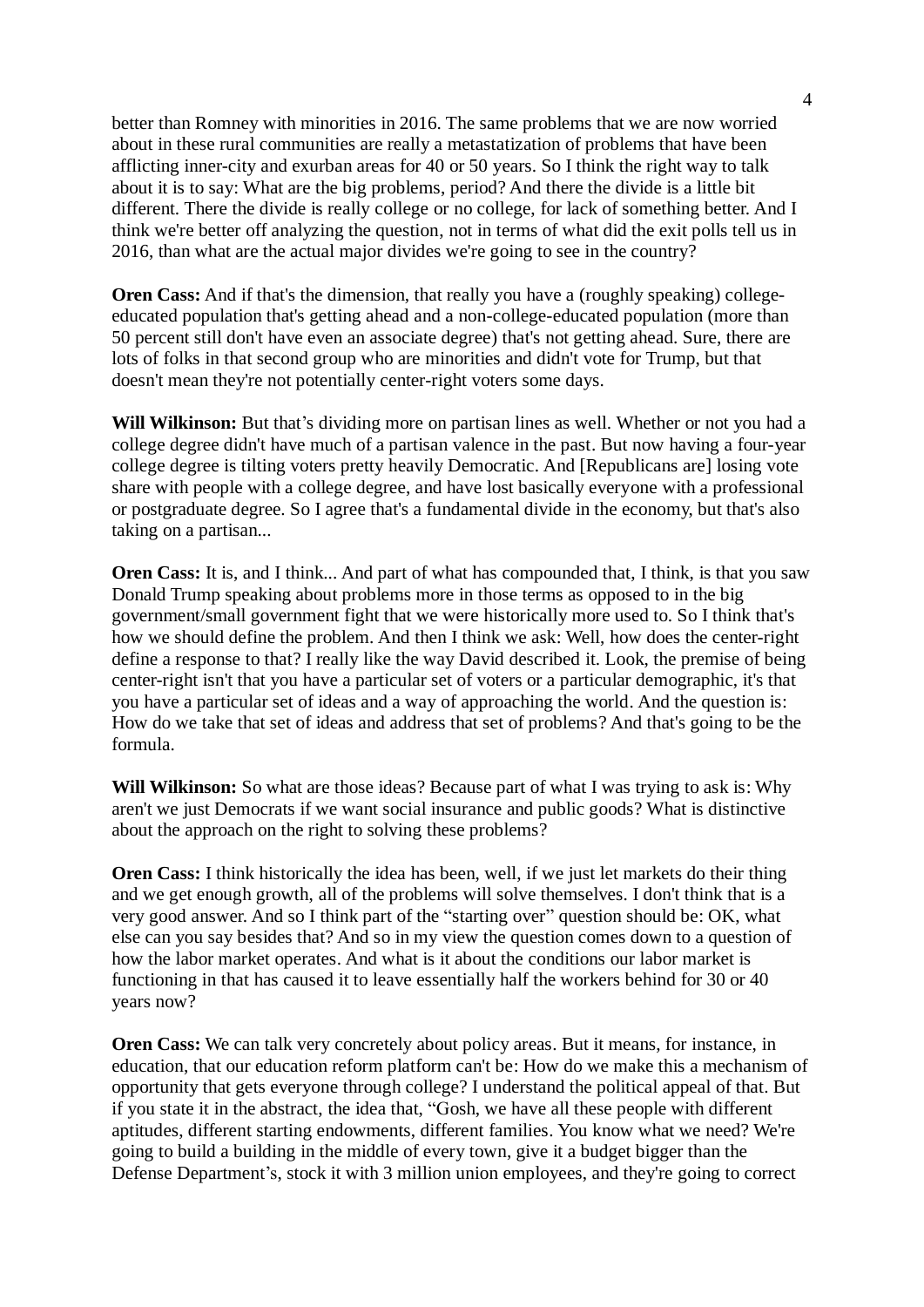for all of the problems in people's lives" ... That's not actually a conservative solution at all. I think we need to go the other direction and say, "Actually, we have folks who are on very different trajectories in their lives, and how do we build pathways that meet people where they are?"

**David Frum:** Well, maybe a way to think about this is to look at it from the other side of the hill. In this day and age, with socialism dead, what is it that makes you a person of the left? And what are the kinds of things that you would believe that would draw you that way? And one of the... I would think one of things you believe if you're a person of the left is that human nature is not very important to human outcomes, that most of the things that happen in the world are the product of human design. So if men and women lead different lives, that's not a product of something inherent in them, it's a product of something imposed by society. You believe that society is very malleable, easy to change, that smart people with good plans can consciously design better outcomes than dumb luck and blind nature. You believe that the guilty chapters in American history are bigger and more important than the chapters in which you take pride. You believe that success in life, whether economic or otherwise, is more a product of luck than it is a product of effort, and so people who succeed have a pretty weak moral claim to keep the benefit of that success.

**David Frum:** You can just go through a series of those things. And those are the habits of mind that if you have them — and a lot of people do, and they're not stupid — then you belong in one way. If you don't happen to have those habits of mind, then you belong somewhere else. What will happen is we... You're sometimes presented with pretty hypertechnical problems, and then at that point if you believe in the provision of some social goods, you have arguing around the edges and you get into technocratic debates. But in a way, we're being disrespectful of the commitments that people on the left have if you think that if you're a moderate conservative who is unhappy with Trump that you will be ever comfortable over there. Because they just see the world differently. And that's what makes ballgames. It's good that people see the world differently.

**Megan McArdle:** I think that's fundamentally right, that there is a set of beliefs… And I would also add that because we are talking about policy we are focusing on economic issues, but this goes way beyond economics. I think one way to put this is that if you had told me ten years ago that gay marriage would mean that Christian bakers would be legally required to bake cakes for gay weddings, I would have been like, "That is some sort of crazy conservative propaganda. That's nuts." And I think six years later, that was where you saw the split between center-left people and center-right people who had both favored gay marriage. Center-left people were basically OK with that and/or cheerleading it, and the center-right people were just like, "Whoa, what did I just support?" One way to put it is that most on the left see very little between the state and the individual: "On the one hand, there is the individual, and we want radical liberty in a lot of spheres that the state is just not allowed into at all. And on the other hand, there is the state, and everything that the individual isn't doing is the state."

**Megan McArdle:** And conservatives see a lot more intermediate institutions — the family, churches, etc. — that they perceive to have rights independent of the individuals within them, and which the state is also not allowed to intrude on. One of the things that has been interesting to me, following the religious liberty debate, is the extent to which nice center-left people don't get what people are talking about when they talk about religious liberty. To them it is like a hobby, and it's sort of like saying, "I can't bake you a cake because I am a golfer."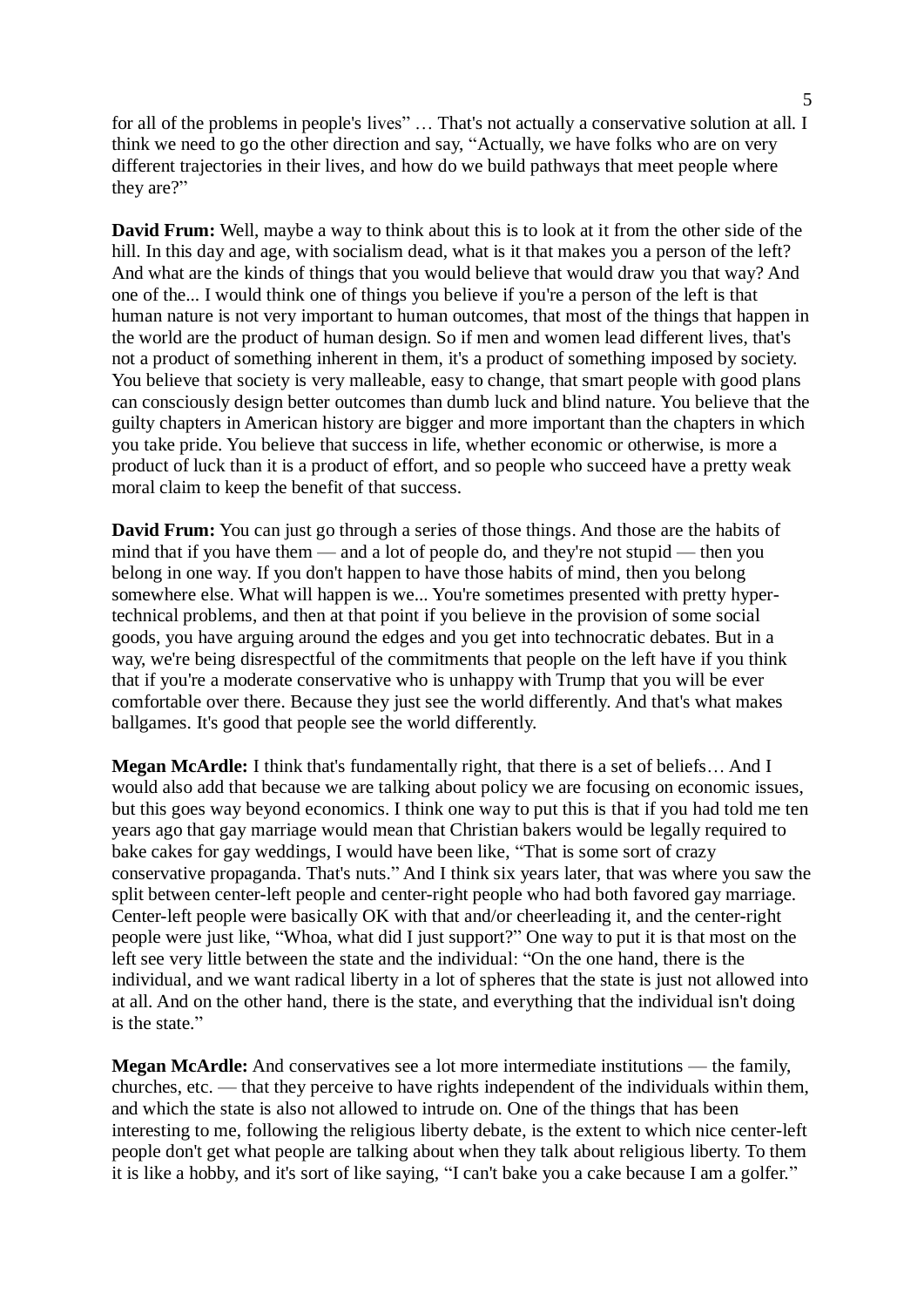They literally just have some sort of perceptual blindness to the way the right sees those institutions as being fundamentally important in a way that golfing is not. I hope there are no golfers in the room; if there are, I apologize. [laughter] And so those senses are where I think there are still a lot of stopping points to joining the Democratic coalition, in part because as the parties have cleaned up, as they have become more ideologically sorted...

**Megan McArdle:** There's this fascinating article on an abortion rights woman in Missouri trying to get the Democratic Party just to say it's okay to have pro-lifers in the coalition not to put anything in a platform saying, "We support this," just to say, "You can be a Democrat and still be pro-life." It lasted ten days and then an activist went nuts and made them take it out. And on the other side too... This is not me criticizing Democrats, this is fundamentally where the parties are. I should say that the Republicans nominated Trump, and I don't really think he's pro-life. But in general, these litmus tests are, "Either you're with us or against us. Everything for the state, nothing outside of the state." And these are really fundamental differences in how people see things and how they see people on the other side. So I don't know that you can just neatly switch parties until the parties have changed quite a bit.

**Megan McArdle:** I will add one more thing… Right after Trump was elected, I saw someone on Facebook — a nice guy, a libertarian, I'm very fond of him — say, "Great, maybe now we can finally get a party for all of the educated people." And I was like, "Are you kidding? That would be a national disaster." If you were to stick all of the college-educated people in one party… First of all, we're a minority. And second of all, politically that is not a good place to be. But I think that a lot of people think it is a good place to be. A lot of people want all of their college-educated buddies all voting the same way. And I think that that dynamic is actually where we are headed, and I think it is politically poisonous and headed for a political disaster.

**Will Wilkinson:** One of the things that I think is really clear about our politics right now is that the health of our country depends critically on there being two healthy political parties, at least in this system where it's going to always sort out into two major parties. And right now, the Republican Party seems to be not a healthy political party.

**Megan McArdle:** I'm not sure I would define having all the college-educated people as healthy, but...

**Will Wilkinson:** No, no, no, but I think that is a leading indicator of problems within the right, that they're losing college-educated voters that for years they held onto. So one of the things you're seeing in some of the exit polls… As you know, traditionally there is a pretty strong association between higher incomes voting for Republicans, partly because Republicans are the party for cutting your taxes. But that association is getting weaker and weaker because income is heavily correlated with your education level, and education is starting to predict being Democratic. And now it's almost just a push in terms of income. And I do think it's a disaster for the Republican Party if it basically loses all of the educated voters and also loses the wealthier voters who have the biggest stake in the health of the economy.

**Megan McArdle:** Well, I guess I would turn that around. Why is it not a sign of profound unhealth in the Democratic Party that it's losing all of the uneducated white voters? They have done something to push those people out, even as Republicans have obviously done something to push college-educated voters out. Why are we privileging educated voters as if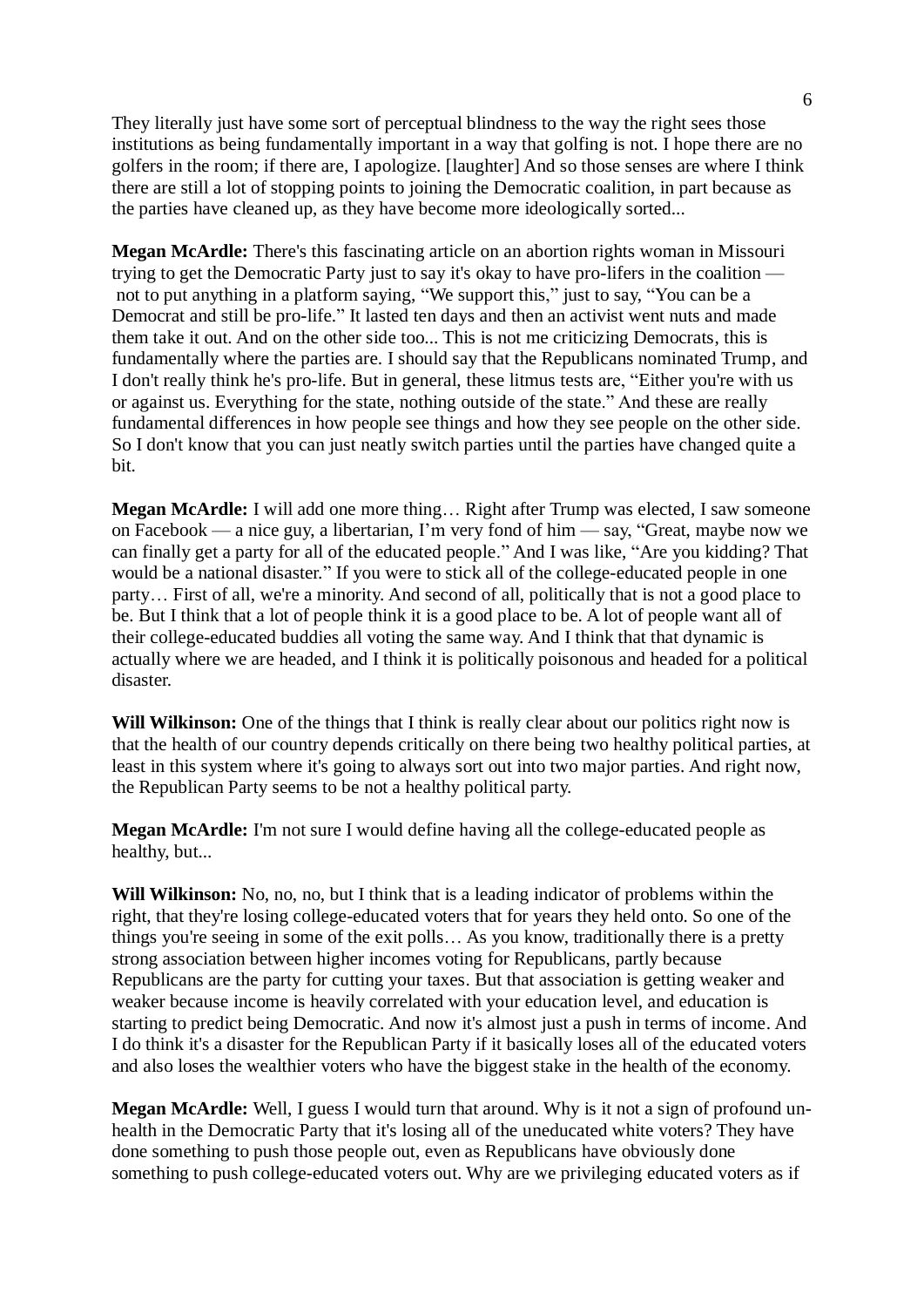they are the metric of what the good party is?

**Will Wilkinson:** Well, I don't think it is. But I do think one of the interesting things is that the... You talked about the sorting on ideology, and that the parties are more sorted on it. It's not clear that the parties are more sorted on ideology, because most voters aren't very ideological. Most voters have a lower level of information — they don't engage very much with news — so their views on particular issues are all over the map. The movement of white working class voters toward the Republican Party has all sorts of strange bases. My favorite illustration of low-engagement voters, and how deep the low level of education goes, is in Michael Tesler's book, *Post-Racial or Most-Racial?* He shows pretty clearly that the flight of less-educated white voters to the Republican Party is largely because in the past they just didn't know enough about which party was the pro-civil rights party to align themselves with their views. Once Barack Obama became the head of the Democratic Party, that sent a clear signal that they couldn't miss, even though they weren't paying much attention, that the Democratic Party was the party that was in favor of civil rights. And nothing about their views changed, they just shifted to the party that better aligned with their views in the first place. So some of the sorting is just having to do with aligning relatively nonideological voters with some fairly basic things that they weren't aligned on before.

**Megan McArdle:** Musa al-Gharbi at Columbia strenuously disagrees with this thesis, as I think you know. I mean, you have to explain counties that went for Obama twice and now went for Trump, right? You can't just say that all of the sorting is about race, because obviously some of this is not about race. Or it is about race in some very complicated way which is just not like, "I don't like black people voting"? There are rural counties that went for Obama twice and went for Trump. I think this is about something a little different from that. I think this is about a way in which for all people, the less you have economically, the more attached you are to the cultural ties that support you, the cultural communities that support you. And this is true, I think, of all races, all people at lower income levels. And in some sense the educated class has their own culture that supports them very well and makes sure that they get the lion's share of the economic benefit that has accrued in the last five decades.

**Megan McArdle:** But you have to think about... This is a revolt against the cognitive elite that has managed to in some ways — some of it is natural but some of it is not natural — rig the economy so that all of the returns within the economy accrue to people who have college degrees. I look at my grandfather, who barely finished high school and had a successful small business and lived a very good life in a small town. That is not a life path that is open to people anymore who are born in this country. And we don't care. We kind of shake our heads and say, "That's sad," and then we go back to not caring and not doing anything about it. Now, I think trade restriction and immigration restriction are not the right way to do it. But the answer to what they were saying for decades was not, "You're stupid, you don't understand anything, and I've got a squash game at 2:00" — which is functionally what we did.

**Will Wilkinson:** Well, let's talk about that, because I think there is a widespread perception both on the left and the right that the economy is rigged, that it's unfair. Trump got a long ways with that. Bernie Sanders was basically running on "the economy is rigged." And there's good evidence that, in a lot of ways, the economy *is* rigged. It's not working for everybody really well. Now, populist backlashes are often a response to the sense of the distributive inadequacies of the basic system. They're often also a response to the perception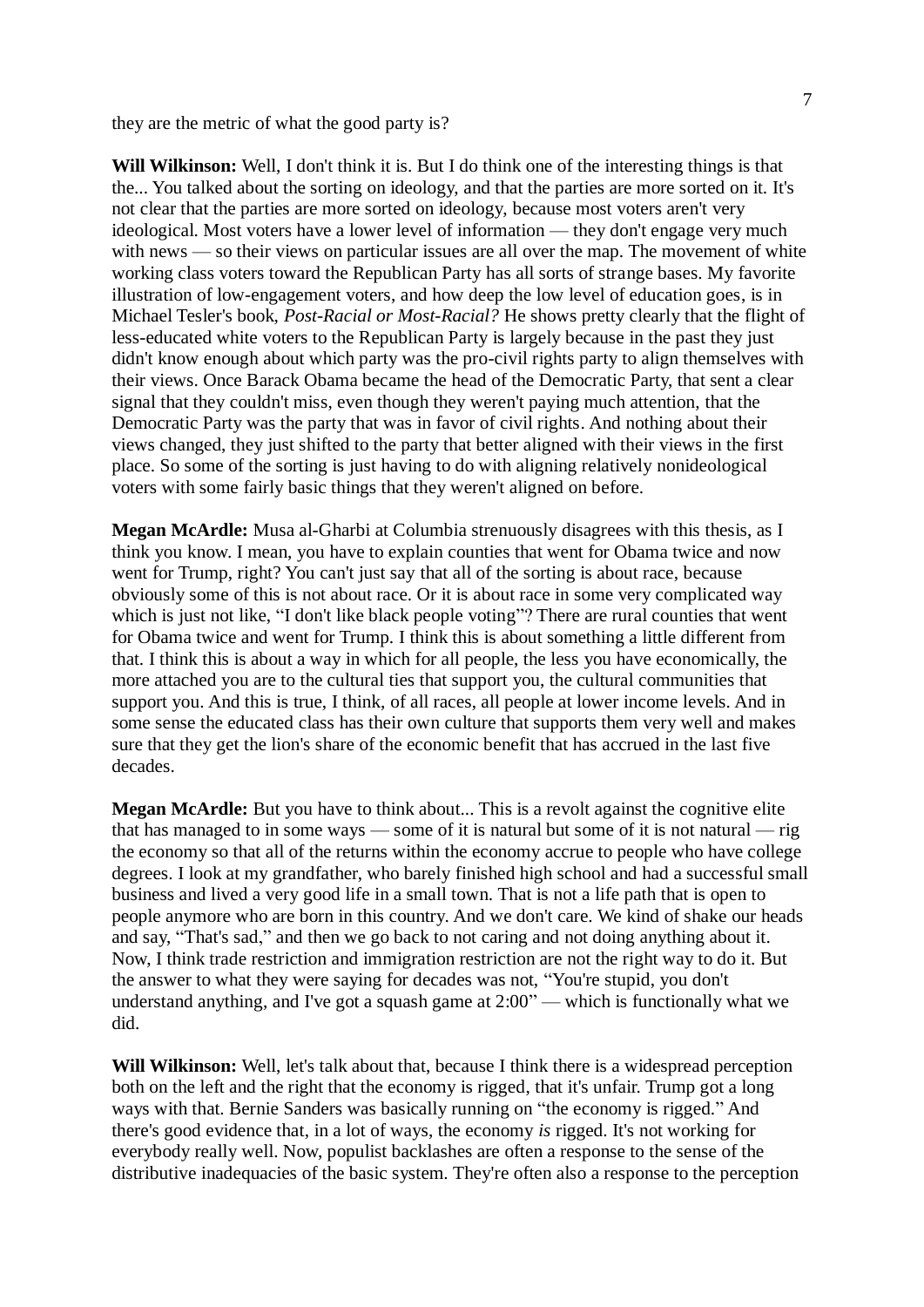of endemic corruption. The current iteration of the Republican Party doesn't seem to be doing great at anti-corruption — and I want to talk about what the prospects of that are as a basis for starting over. We're in a period of existentially threatening corruption at the level of the presidency. It seems that key tenets of foreign policy are being traded or kind of being bought, more or less, and that's extremely dangerous. But I don't see many significant figures on the right putting forward an anti-corruption agenda. That's going strong on the left: Elizabeth Warren has a pretty good bill that she's introduced into the Senate that tries to make a level effort at making sure that there isn't this sort of endemic public corruption. What do you guys think about that as a prospect for moving forward?

**David Frum:** Well, among the G7 countries, the United States is definitely one of the less honest. I would say it's harder to buy an outcome in Germany, Canada, and Britain than it is in the United States. It's probably a lot easier in Italy and probably somewhat easier in France. And just generally, in the Transparency International perceptions of corruption, I don't think the United States is ever in the top 15. The reason bills like Elizabeth Warren's miss the point is that this is a problem that is at its most intense in local government, next most intense at the state level, and then at the federal level more intense on the legislative side than on the executive side. We spent a lot of effort trying to make the executive branch more honest, and after the spectacular Trump years I assume there will be another effort.

**David Frum:** Why is the United States so much more corrupt than the others? The answer is because of the structure of the American government. The United States doesn't have a civil service the way other countries do. Elected figures make more decisions than their counterparts in other countries. Elected figures need money for their campaigns, but they also have a weaker career path. They are more likely to be fired, to lose their positions, than civil servants are, and they have a weaker sense of esprit de corps and purpose. That makes them more willing to think about bending the rules.

**David Frum:** So this is a point that is not my observation — the progressives of a century ago made it. They said, "If you want a more honest government, you're going to have a less representative government." It's also true that in Britain and Germany and Canada, it's harder for 20 people who get together with a grievance to have an impact on the state. And the exact same things that make it harder for a businessman to get a zoning decree in his favor make it harder for disaffected people who don't like where the state is putting the airport to have an impact on that. So maybe the United States is due for another round of that. And indeed, one of the things that I think the Trump episode may prefigure...

**David Frum:** I think a lot of these discussions we have now are a little bit premature, because we are in a real moment of flux in the party system — like maybe 1968 to '74, when there was a lot of musical chairs going on. One of the things that is going on, I think, very much in the Trump years — and #MeToo is the point of the spear, but I don't think it's the whole of the spear — is that we are at one of those points where the historic American Protestant conscience flares up, as it does at intervals, and as it did in the 1840s over issues of abolition and temperance and women's suffrage, as it did in the early years of this century, and as it did in during the Civil Rights era.

**Will Wilkinson:** A kind of Great Awakening which we seem to have over and over again.

**David Frum:** Yes. And it's complicated. Sometimes it produces results that modern people... I think generally the temperance movement doesn't get a good press; maybe it deserves a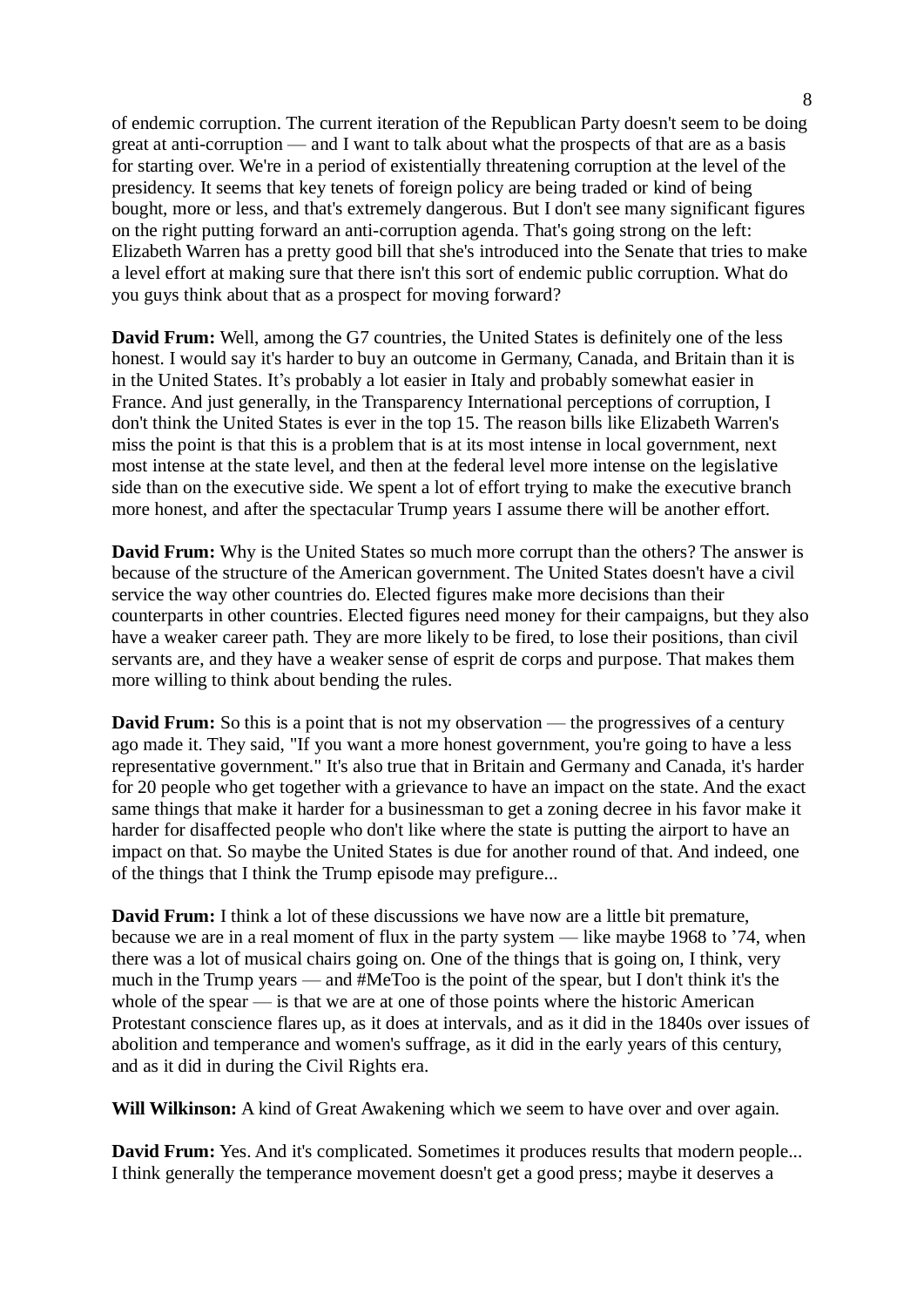better one than it gets. The people who were doing temperance thought it was completely consistent with their abolition commitments; they saw them as one and the same. Modern people tend to give a gold star to the abolition movement and less to the temperance people. But it flares up, and I think it's sort of flaring up now. And it's usually led disproportionately by women, and that's happening now. So I think we may well be moving into a more moralistic period in American life. The table's being reset. But sometimes what happens in politics is you just have to let the wave of water come in from the sea and sweep aside all the detritus on the beach, and then look at the new beach. So when we look at this six years from now, what we are going to see... We're going to have, I think, one of the moral waves. We're going to have Trump meet whatever outcome he meets. And then we're going to have, along with this wave of moralism, a wave of liberal activism. Some of it may work out, much of it will be wasteful and expensive. And then we'll have a new set of issues. And then people with those eternal center-right impulses are going to confront new kinds of problems.

**Will Wilkinson:** I want to stop for a second. There's a lot that's really tantalizing in the moralistic wave. But first I wanted to thank you for making a brief for a professional civil service. This is actually, I think, one of these overlooked issues. And it's a real issue on the right: What do we think about executive branch agencies and their relative autonomy? If you look around the world, the thing that seems to matter in terms of outcomes — whether you want to measure it in terms of economic freedom (as the Cato Institute measures it) or the social progress index which measures things like life expectancy, health, inequality (so it's a more left-leaning index) — the main thing that predicts good outcomes is quality of government. And the thing that really is the core of quality of government is anti-corruption, and that goes along with having a professional bureaucracy.

**Will Wilkinson:** But one of the big elements in the right's narrative, especially among the sort of Claremont Institute types who have been... Insofar as Trumpism has any sort of ideological source, the *Claremont Review* guys have it. And the idea is that American constitutionalism faltered at the point at which progressives tried to root out corruption, when instead of selling patronage positions, they installed a professional civil service. So that's actually under attack from the right now. Is that bad?

**Oren Cass:** Megan said I could attack you on this first. I don't want to do the meta "What is this panel about right now?" thing, but I'm going to anyway. Like civil service reform, cakebaking to a degree is fine. It has nothing to do with the question of what has happened to the center-right or what has happened with the rise of the Trump administration. What we actually have to grapple with is that 40 years of free-market religion has failed to produce what we said it would, which was a rising tide lifting all ships. And we now have this problem of: What are we supposed to say now? What is the center-right view on behalf of the people who have not gotten ahead economically for a long time and only see decline ahead of them? There will be many other political skirmishes, but the existential crisis we have is that.

**Oren Cass:** And we have a whole bunch of folks within the center-right who think the answer is, "No, in fact, economic growth is all we need. Tax cuts and deregulation are great. Look at where we are in the business cycle. We just have to let this Trump thing pass and bang, we are going to be right back on the Reagan horse." That's one option. But there had better be something else. If you guys disagree and think this other stuff is more important, I'll be quiet, but I really think we have to grapple with this question of what is the center-right perspective of what you do with an economy that in fact is not working for everybody.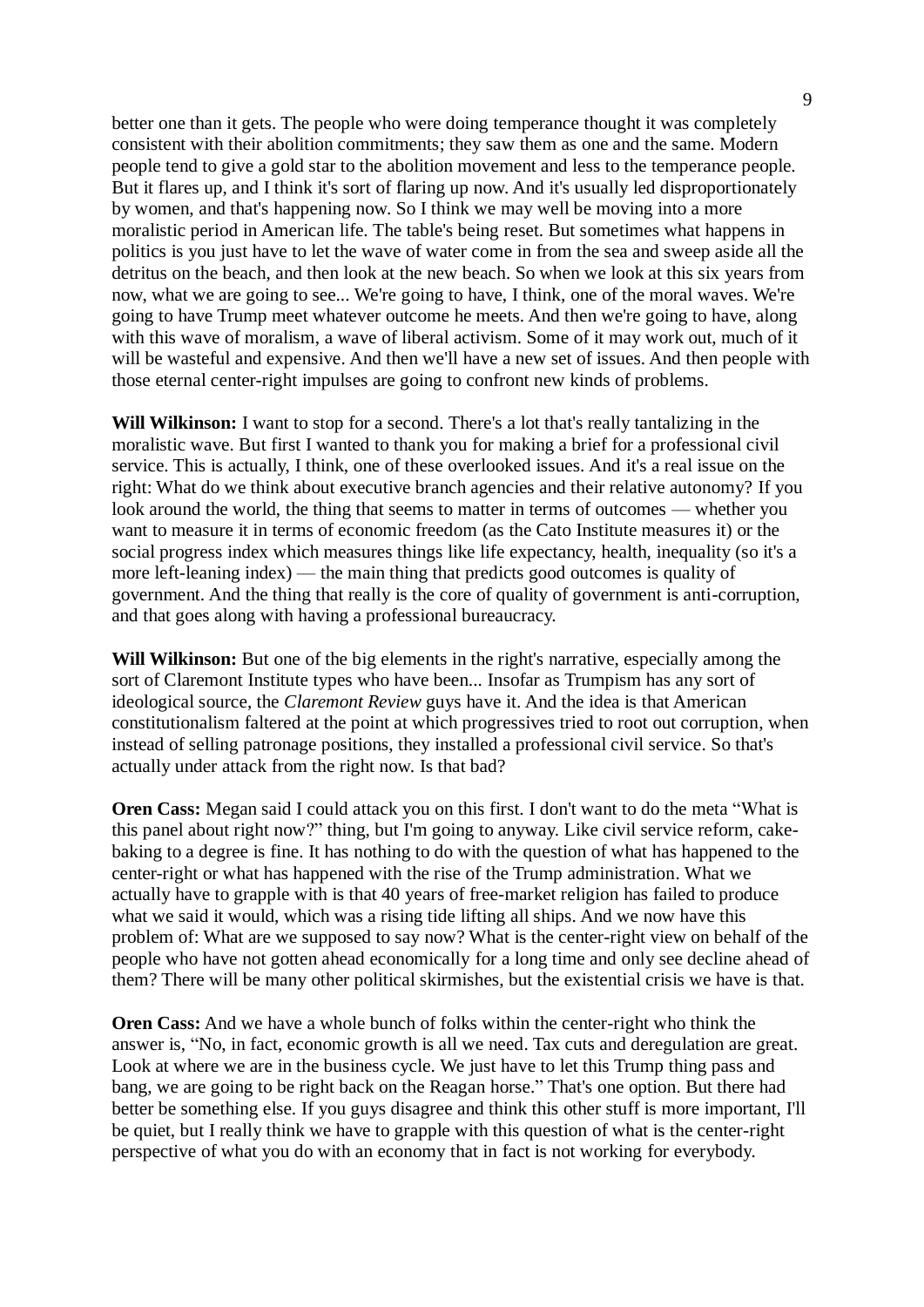**Will Wilkinson:** Let's talk about that. But I don't think they're unrelated.

**Megan McArdle:** Can I now disagree with both of you?

**Will Wilkinson:** You can disagree with both of us, yes.

**Megan McArdle:** I'm second to none in my love for a well-functioning civil service, but I will point out two things. The first is that the U.S. has lots of civil services. None of them work the way the ones abroad do, and I think that part of that's federalism. But part of that is also just the American system. We don't trust our government, we trust each other. In some parts of the country the civil service is awesome, it's fantastic, it's responsive. In western New York, where my mom is from, it's terrific. I remember I got my driver's license up there so I wouldn't have to deal with the New York City bureaucracy. And then you go into cities and other places that are low-trust… In the South, for example, state and local government is almost invariably awful. Scandinavia, long before they had a professional civil service, in the 18th century had abnormally low levels of corruption compared to other places at the same time. If you look at the annals, in the 18th century they had something like 58 corruption cases in Denmark in the entire century. So that's one thing.

**Megan McArdle:** And the second is that it's not that I disagree with you, Oren; I think that the structure of the economy is really bad for a lot of people and that's a huge problem. I think that some of that is changing cognitive and skill load in the economy, and that we just have an economy that demands more; we're automating away a lot of those medium- and low-skill jobs. But I also think that there's a huge number of artificial barriers. If you're not good at college, if you're not good at sitting in a classroom and taking in information that way, good luck getting a job that's stable and well-paid. And that's a huge problem. That said, I think that there is a tendency in Washington to focus almost exclusively on the economy because that's something that we have a lot of data on. It's easy to define. We all agree what money is, we all agree what it means to have money and not have money, and we have good measures of it. And so we're like that drunk proverbially looking under the lamppost for his keys because it's easier to see there.

**Megan McArdle:** I do think that all of those things are important. I also think that often when you look at presidential elections, if you run in a recession year you're not going to get re-elected. At the same time, I look at the record turnout in the midterms, and I don't really see that as being about Medicaid, honestly. I don't see, in either talking to voters or in the polls, that everyone was just running to the polls to vote on Medicaid. I think they were running to the polls to vote on Trump. And I think that fundamentally we can't rule out all of the culture war stuff, all the "bake me a cake" stuff. I talked to a lot of evangelicals who, rightly or wrongly, felt that they were under the existential threat from the left of literally not being able to run their schools or have any job better than a janitor. And their argument about Trump was, "Yes, he's a boor, he's not religious, and he's fake pro-life. But he's not going to do that to me, because he depends on me and Democrats don't."

**Megan McArdle:** So we can't rule that stuff out. I think that some of what we talk about when we talk about policy ultimately is going to have to address those things. That is what the fusion of the social conservatives with the market conservatives and the hawks in the old regime, the Reagan coalition, was about. Whatever the new coalition is, those issues are going to come in and they're going to have to be seriously discussed, because people really do care. It's not like a fake issue that they pretend to be thinking about when they're really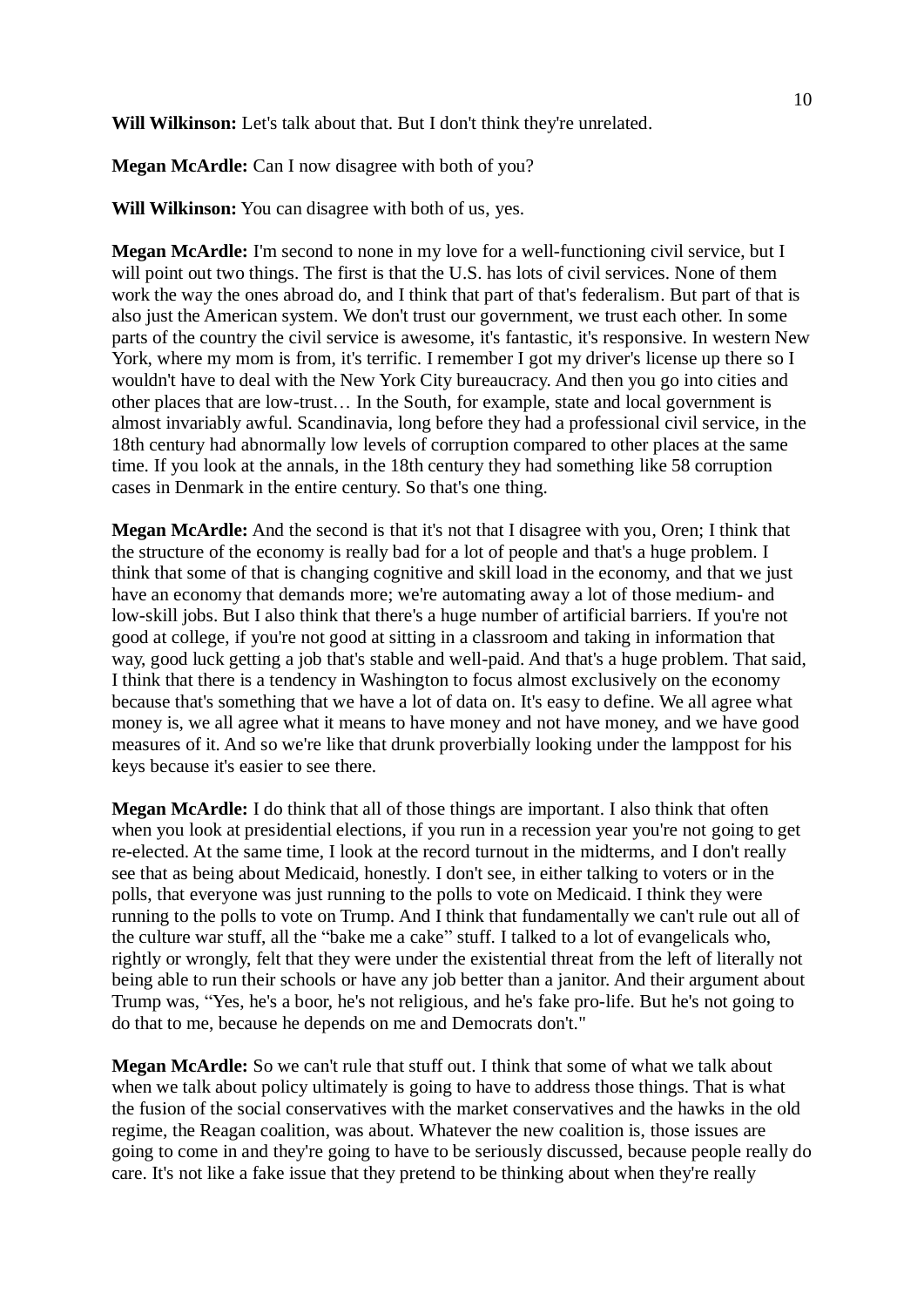talking about the economy.

**David Frum:** So, just to pick up on Oren's question... Will, you stressed that the rewards are less for the noncollege types because of restrictions, occupational licensing, things like that. Megan stresses that some of the jobs are just getting more intellectually demanding, or they may demand social skills or pleasantness that fewer people have. Oren, you may agree with this… I think it's just inherent in the nature of a more globalized economy. I wrote an article years and years ago that made this point. The most famous American architect of the 1950s was a man named Gordon Bunshaft. He designed just one building outside the United States. He made a very good living and became a quite well-to-do, affluent professional. But he didn't become rich-rich.

**David Frum:** Meanwhile, people like Frank Gehry and Norman Foster now design buildings all over the planet, and they get rich-rich. They get tens of millions, maybe hundreds of millions of dollars. Because if you're Gordon Bunshaft, you had one country with a population at that time of 200 million to sell to, and if you're Frank Gehry, you have a planet with a population of 7 billion to sell to. If you own any kind of globally-traded asset — a prestige office building or a share of Facebook — you have a planet full of potential customers for your unique skill or your unique asset. But if you don't have anything unique, you have a planet full of competitors. And so it's not surprising that a global economy produces higher returns to skill, higher returns to assets, and lower returns to undifferentiated labor.

**David Frum:** So that's the headwind that you're sailing into. And one of the questions is: What are we going to do about that? President Trump says, "Right, the answer is: end the global economy." He never says it as bluntly as that, but that's the tendency of his thought: bring back the Gordon Bunshaft economy. If you think that's unworkable, or not worth doing, or not worth the price, then you're in a position of asking, "Well, how do I defend the global economy?" And we have had a series of answers. In the 1990s, we had a center-left version of this with the Clinton and Blair solution, which was to tax the winners and then redistribute some of the proceeds to the losers. The problem that they overlooked was that the winners not only have money, they also have political power, and they do not agree to be taxed. So that gives you a very different problem, and that's why these changes are likely to come in a more spasmodic way. Because if you want to preserve the global economy against Trump, Corbyn, Mélenchon in France, and that type, and if you accept that the Clinton-Blair solution is probably going to not work all that well, then you have to wait for the coming crisis to give you a new chance to defend what is good and find a new way to compensate those who are victims of it.

## **Oren Cass:** Can I jump in on that?

## **Will Wilkinson:** Please.

**Oren Cass:** Well, first of all, I want to say that I agree with Megan. I didn't mean that the cake-baking issue isn't important to people. I meant that I think we roughly know where the center-right is going to be on that question. Maybe that's more open, but I think we at least have a sustainable starting point on some of those issues. I disagree with David, though, on his characterization of what went wrong with Clinton-Blair. The problem with Clinton-Blair was not that we didn't tax and redistribute. Redistribution shot up, and in consumption terms all of those folks being left behind are doing better than ever. The problem is, that is not what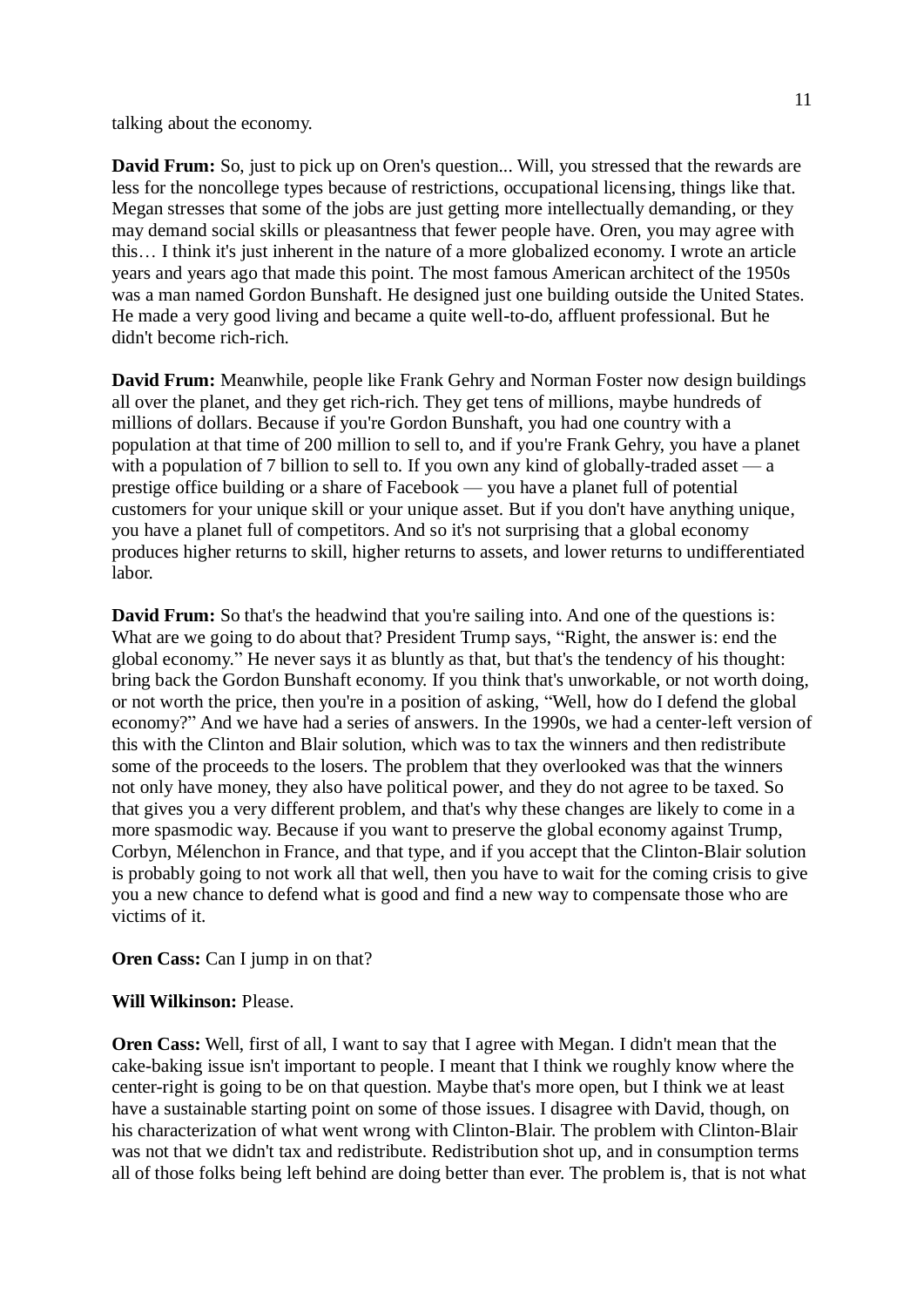people want or need, and it's not what their families and communities need. They want and need to be productive workers who can support themselves and their families. And a global economic model in which that is no longer going to be viable should be a nonstarter. I realize other people disagree with me on that, and that's a debate for us to have. But if you would posit that an inevitable outcome of our global economic model is that a whole bunch of people are just going to have to rely on redistribution, then I think the question is: Well, why is the global economic model our starting point?

**Oren Cass:** Now, I think it's possible to do both. I think we can find a global economic model that would also work for people of all skill levels. But I think we need to flip the order of that and say that our first commitment has to be the idea of an economy that structurally is going to work for people of all types, and now let's talk about how you build a global economic model that does that. It shouldn't be, "Well, obviously we have to have globalization, now let's go figure out what to do for the people left behind."

**Megan McArdle:** I'm going to push back a little bit here. Look, I think that what we've seen in the last ten years is somewhat to do with trade, although I also think it's in very complicated ways somewhat to do with Chinese demand for oil, which rocketed through the economy in ways that were not favorable to people who were not already pretty skilled and benefiting from that China trade. But ultimately, I believe David Autor's work that suggests that there was a real shock there for people, especially in manufacturing communities. If you did something that was exposed to trade, you were hurt by it. But I also think that China was a one-off. It could happen with India, but it just seems unlikely for a bunch of reasons, including the fact that the Indian government doesn't have enough control to do that kind of massive industrial policy on the scale that China did within a very short period of time. Also they hadn't deliberately impoverished their population, leaving it with a lot of rebound growth.

**Megan McArdle:** But other than India, there is no other candidate for having that kind of shock on manufacturing and low-wage workers. We had a one-time shock, and it was a bad shock for those workers, but I don't see how it could be repeated. Usually what happens is that countries develop slowly, or they develop rapidly but they're not that big. There was a lot of paranoia about Japan in the '80s and '90s, but in fact there's just not any evidence that Japan did anything to any workers in the United States. The big problem for manufacturing workers at that point was their companies relocating to the South, not relocating to Japan. And so I actually think that while, yes, the China shock is a thing that happened, I don't think it's a thing that's continuing to happen. I actually think that that really was a one-time deal.

**Megan McArdle:** The problem with that, though, is that those workers who were displaced don't feel that way. Because the shock, first of is all, is still going to be working through the economy for a while. There's hysteresis, and if you've had structural change in your industry, it's very hard to get back into the labor market. I think the bigger story is, honestly, automation and the change towards services. And it's not clear that dudes are good at service work in general — present company excluded, but in general they have a harder time with it. I think there's also a status thing.

**Megan McArdle:** David said that the people with money also have political power, and they're not going to agree to redistribution. I don't actually think that's the problem. I think it's that the people with status have political power, and they're not going to agree to a redistribution of their status. I know I'm going back to all of these touchy-feely things that are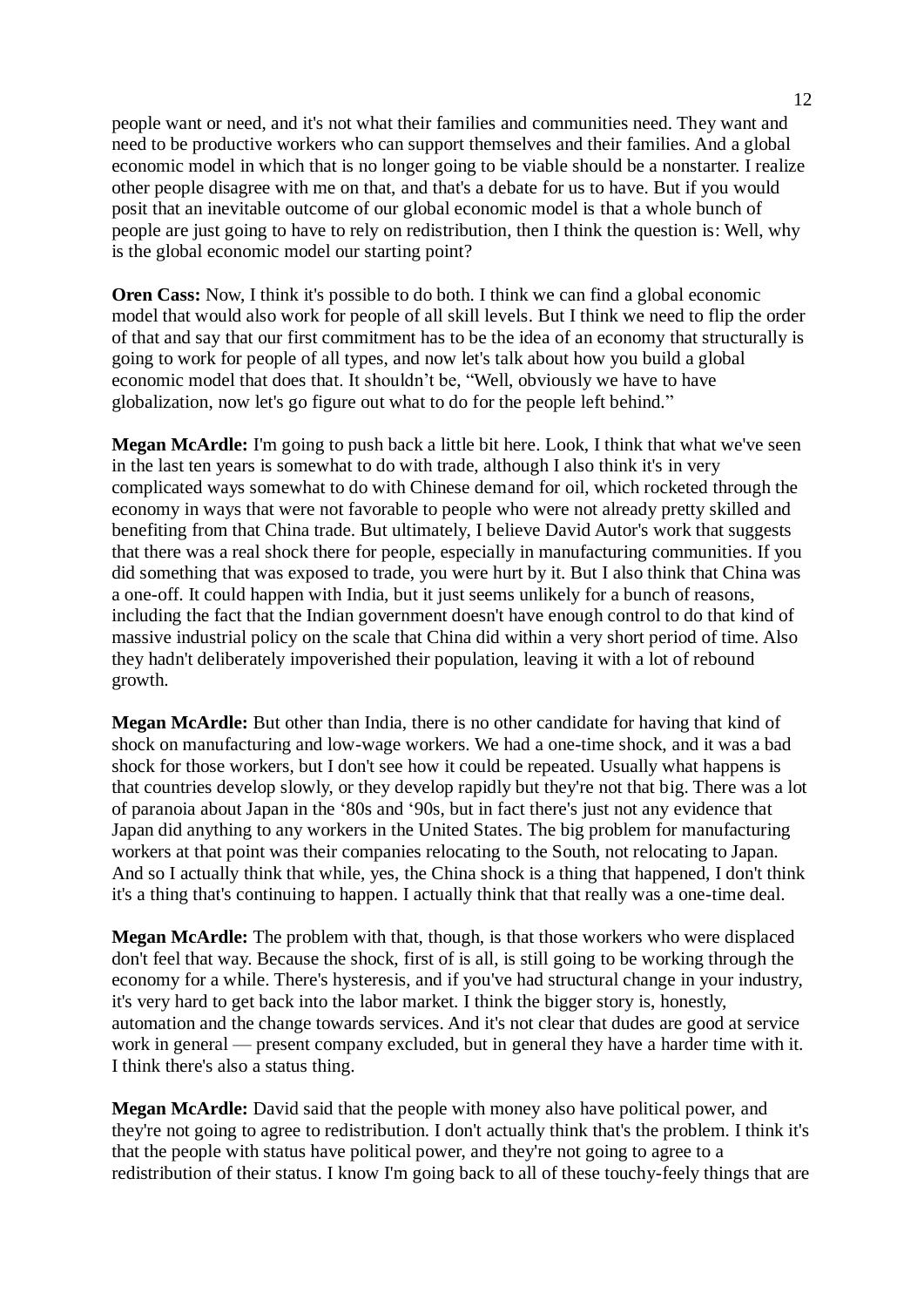really hard to do policy about, so maybe this is not productive, but ultimately I think a lot of this is a battle over status. And a huge amount of what I was hearing from my readers wasn't about the economy, it wasn't about trade, it wasn't about anything practical. It was about, "You guys look down on us, and to hell with you."

**Will Wilkinson:** I trained as a philosopher, so naturally I think everything is related to everything. But those cultural issues and those anxieties about status seem clearly exacerbated by relative economic stagnation in the nonurban parts of the country.

**Megan McArdle:** Right, because in America work is about status. Work is how you get status.

**Will Wilkinson:** So they're connected. You have big, long-term demographic change, which affects people's sense of who is central to American national identity, and those things coincide with the relative stagnation of smaller-town and rural economies. I live in Iowa most of the time; I grew up in Iowa. And in the '80s in Iowa, there was just this huge crisis about the collapse of the family farm. That wasn't happening because of global competition, it was just automation — the tractors got better. And since then, agricultural employment has just basically gone to nothing. Now the combines literally will drive themselves; you just set them and let them go. The combine doesn't even need anybody in it; you can just program it. So nobody works on farms anymore, but still there is this huge pool of little towns all over the country that were there as depots for services, education, and retail for agricultural communities. What happens to the people who live in those places once they actually serve no economic function whatsoever? What do we do about those things?

**Will Wilkinson:** And clearly the people in those places, if you go out into rural America, really are deteriorating. It's just recession all the time. And so if that's the way the economy looks to you, you're going to be anxious about everything. You're going to have a zero-sum mentality. So you're going to be worried about national identity, about losing your status as a man. All of these things, I think, get inflamed because of inadequate attention to the economic question.

**Will Wilkinson:** So let's go back to that for a second. As you said, Oren, on the right there was this free-market gospel that growth forevermore would raise all boats and then we'd be fine. But it didn't happen. So why didn't it happen? One reason is because we don't have a good enough public administration. Public programs have to be administered, right? If you want to do a wage subsidy, somebody has to make it work. So we have to care about government actually working well if we're going to have even pro-market reforms that are going to be successful, don't we?

**Oren Cass:** I mean, we've run Social Security since the '40s. I'm pretty sure we can swing that. I want to say two things about that. First, this story about automation is something nice that those of us with status tell ourselves to absolve ourselves of what has happened. To your point about things we have good data on, Megan, we have very good data on productivity growth over time. We know the rate at which automation is happening. It is not happening faster than it used to. The most recent period of time is the worst gain in productivity we have seen on record. At no time have we seen long-term productivity growth above 2.5 percent that's through the industrial revolution, electricity, all of that. We have done things at least as impressive as the technology coming online now. And when you take something like Iowa… Iowa went through a hundred years of mechanization. At no point from 1880 to 1980 did its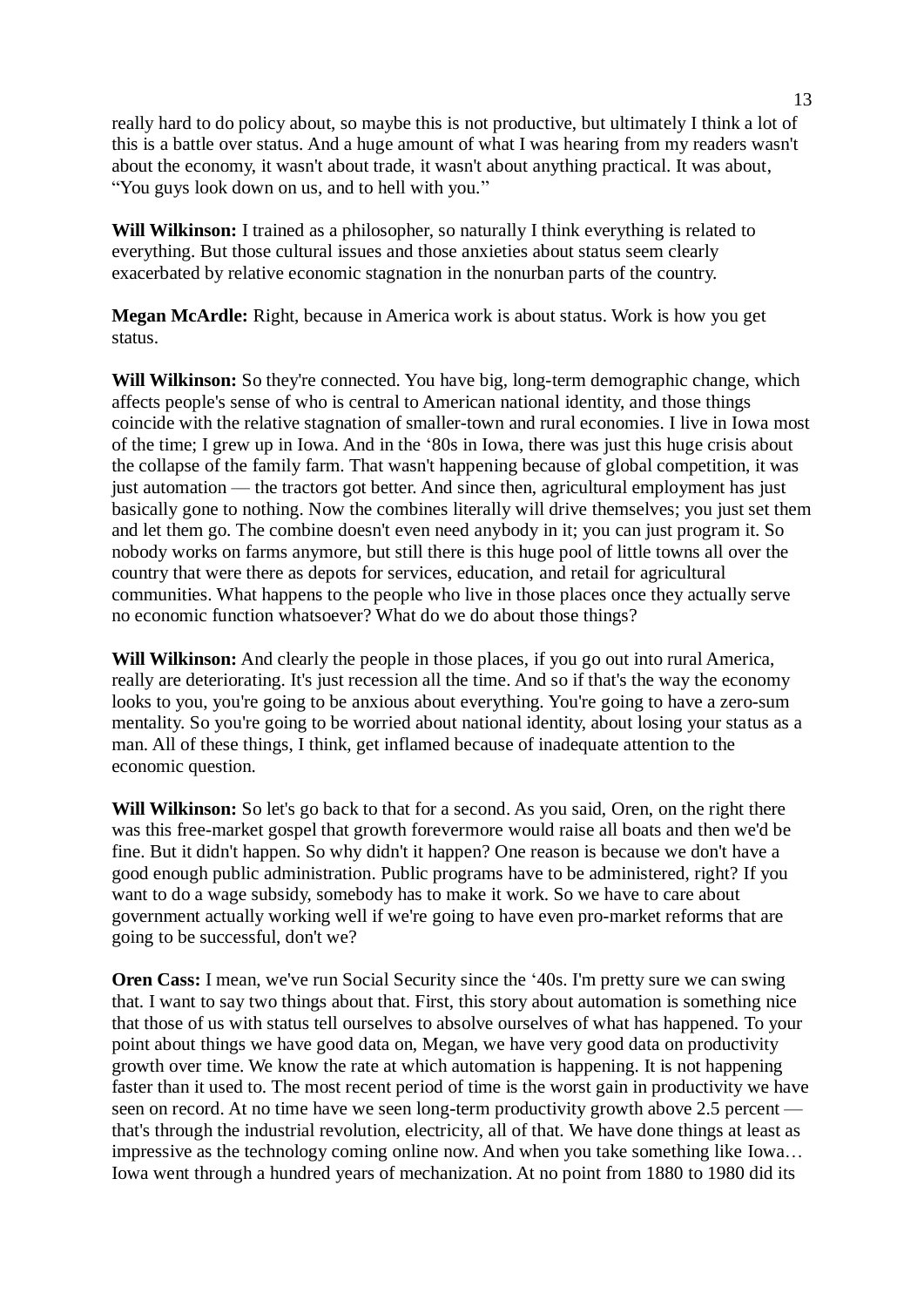population even decline. So we had no problem maintaining communities in all of these places, despite automation at rates that were faster than it is happening right now. That's point one.

**Oren Cass:** Point two, to the question of what did happen and what do we look at in something like a wage subsidy… Again, this I think will be the fundamental divide on the center-right: Do we take a functioning labor market to be the non-negotiable starting point? Because we've seen what the left is going to do with universal basic income and baby bonds and a job guarantee: "Surely government can take care of it." There will be a right-of-center contingent that says, "We have to do more redistribution than we did in the past, but that's just how we take care of that." And the alternative is to say, "No, the non-negotiable starting point actually is an economy where workers of all aptitudes in different geographic settings can actually support their families." And if that's the non-negotiable starting point, even at the expense of some efficiency in some cases, even at the expense of top-line growth in some cases — although I think you'll actually get more top-line growth in the long run if you take that seriously — then you'll come back to things like fights about education. Investing in the college pathway is just not where our focus or our public funds should go. It's the half of Americans who are not going to college who deserve our focus and our resources.

**Oren Cass:** You actually do have to look at trade and immigration. Certainly on low-skilled immigration, whatever our personal commitments or values are, adding a lot of less-skilled immigrants to a labor market that is struggling at the low end does not make sense. I agree that we're not going to have another China shock, but one thing we should be asking is whether that means that we're committed to permanent, hundreds-of-billions-of-dollars trade deficits. Not that everything that went to China is going to come back, but what is the recipe... It's not clear to me why we don't manufacture electronics in this country. There's nothing about comparative advantage or whatever else, especially if you believe in automation accelerating, that doesn't make this a great place to make stuff.

**Oren Cass:** And then I think we have to talk about something like a wage subsidy. If we are going to do redistribution, it can't be the safety net that we built in the 20th century. It has to be a system of redistribution that's actually tied to work, that puts money in people's paychecks when they are working. And that is what the labor market center-right would look like. But certainly that's not what everyone else thinks.

**Will Wilkinson:** That's great, that's really helpful. So there is an outline of an economic agenda that's focused on optimizing labor markets for people on the bottom, in a way, making sure that everybody has a decent job that has dignity, that gives them a sense of productivity. And for Oren, that seems to entail some skepticism about openness to trade, openness to immigrants, and even willingness to trade off some of that growth. So what do you guys think about that as a final.

**David Frum:** I don't think you can be both skeptical of trade and skeptical of immigration. I think emotionally they're congruent. The people who are skeptical of trade tend to be skeptical of immigration, but I think economically, they're trade-offs. If you have more trade you can have less immigration, because the person who would grow the sugarcane grows it at home rather than coming here to grow it for you. So I do want to preserve the open international trading system.

**Oren Cass:** Can you just elaborate on why you can't grow sugarcane here with people who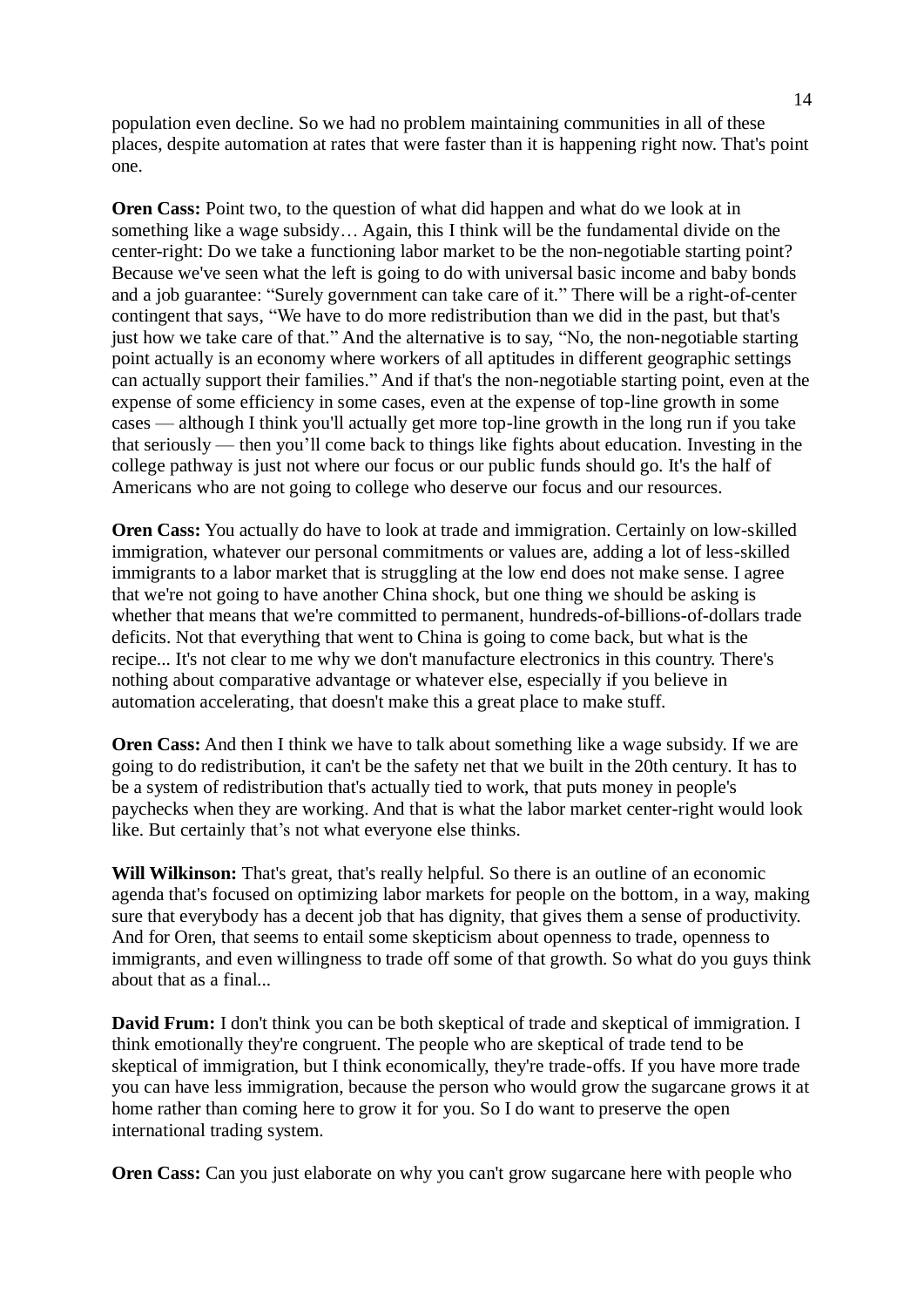live here?

**David Frum:** Because if you're going to do that, you're going to bring in a lot of low-wage workers in order to do it. And I think that the social consequences of bringing...

**Oren Cass:** Is that the only way? I mean, in a world of automation, is there no better, higherproductivity way?

**Megan McArdle:** Sugarcane is incredibly horrible to grow and harvest. I don't think anyone is mourning the loss of that.

**Oren Cass:** I agree. I'm just asking if, in this world of technological change, there are no higher-wage ways to do it.

**Will Wilkinson:** In my state, a very high percentage of the agricultural employment that remains in Iowa is done by immigrants, partly because it is very, very hard to get locals to take these jobs.

**Oren Cass:** Okay, but why can't we make them better jobs?

Will Wilkinson: Right, but somebody still is going to be doing the work with the soybeans and the corn. Somebody's going to have to do it. So there's a question about how we're going to...

**David Frum:** The reason there is an Iowa is because people moved to Iowa for economic opportunity. That's why Iowa's there.

**Megan McArdle:** Well, the land was there before, Dave.

**David Frum:** But if the economic opportunity dwindles, I don't think it's a shocking thing to say that just as your grandparents came to Iowa for economic opportunity, now you need to go to California for economic opportunity.

**Megan McArdle:** Have you ever done agricultural labor?

**Oren Cass:** Not very much.

**Megan McArdle:** I think Will and I have both done a little bit of it. In my family, my grandfather got off the farm and then, at the age of 50, decided that he wanted a two-acre garden. So the grandkids got shipped up every year to be the stoop labor. And the weird thing was that my great Aunt Dorothy, who was 50 years older than me, was the best berry-picker of all of us because she did a lot of it as a kid. She didn't just come up and do two weeks in the summer. She was really good. She could strip a bush in three minutes while the rest of us were like dying, swatting the flies… We were finding excuses to sit down, and here's this little old lady just going pick, pick, pick, pick.

**Megan McArdle:** It's in some sense not skilled work, because it is not a rare skill. But in fact if you haven't grown up doing it… Tasseling corn is something that high school kids can do, but the more fundamental work of picking and actually working on a farm is hard to learn to do. Families start teaching their kids when they're young and they get productive around the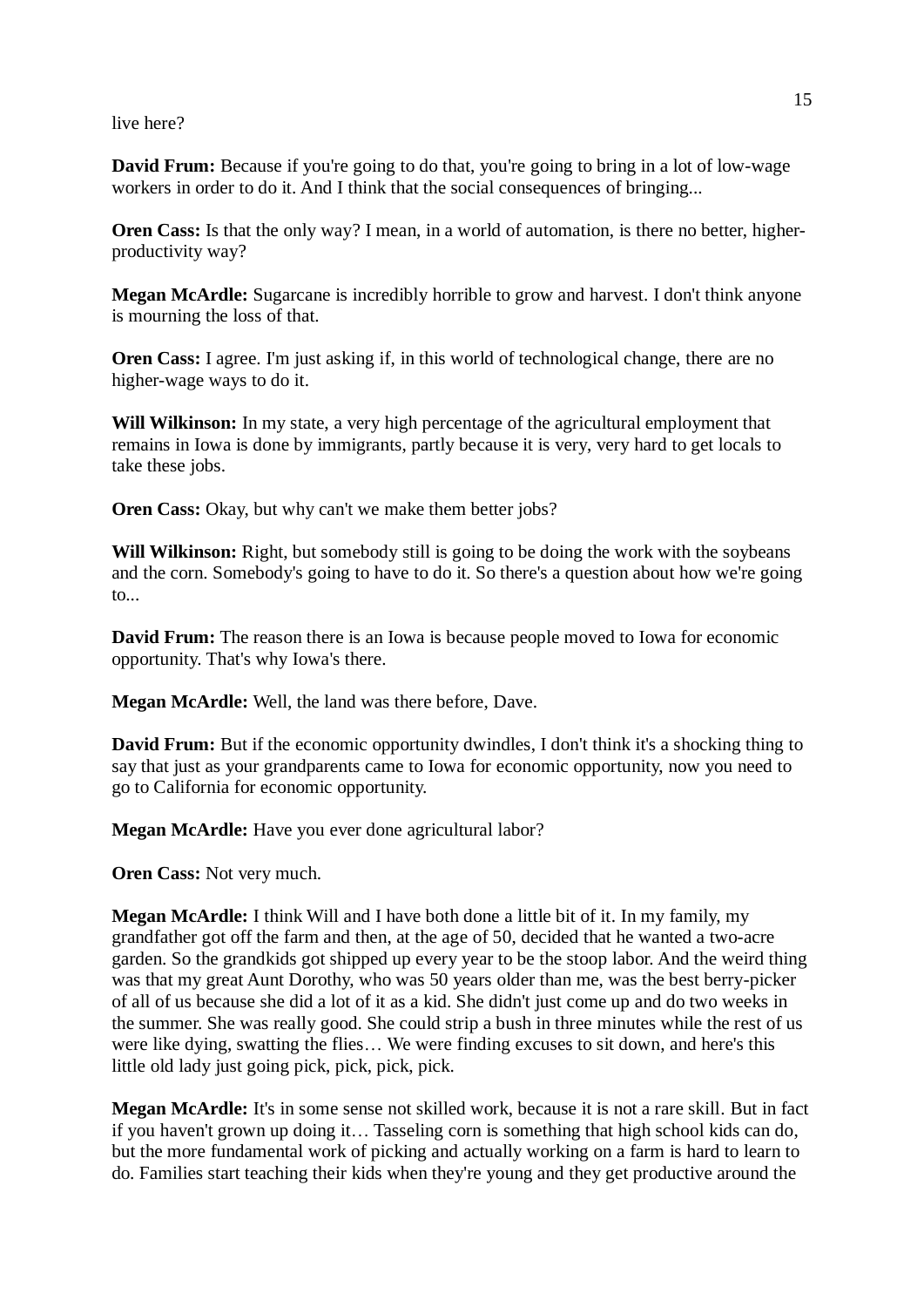ages of 12 to 14. So yes, in theory Americans could do it, but they've... Actually, when Alabama shut down its immigration into the state, they tried to hire Americans to do it and they lasted three days. It's physically miserable, it is grueling, and it has to all be done in these huge bursts. So raising the wage doesn't make up for the fact that after hour twelve, if your body is not used to it, you are in terrible pain and would rather pay them money not to have to do that.

**Oren Cass:** I don't know, bully them. We're getting a little off track, but this is actually... I think this is important to test.

**Will Wilkinson:** I think this gets us to the core of the debates that you have to have.

**Oren Cass:** I mean, why isn't the answer not to double folk's wages, but to say that for every half hour on you also have half an hour in an air-conditioned tent? Why is the model that we have to run our farms the way that we run them with low-skilled immigrants?

**Megan McArdle:** Well, in part because it's hard to put in air conditioning…

**Will Wilkinson:** It's just terrible work, nobody wants to do it. That is the bottom line. I was the last generation of white native Iowan kids who detasseled corn and rogued the soybean fields. Farms can't get the kids now. That's partly because the education system is good and kids are doing stuff for college prep, so they go off to college and they don't want to take these jobs. So the workers have to come from somewhere. I agree with you that we need to make sure that our labor markets are working for everybody.

**David Frum:** Oren initially said that his core commitment is a kind of a labor market. This is very much like a German Christian Democrat, dignity of labor argument, and if it means a trade-off of efficiency, you're willing to do that. And I think that that is going to be a powerful tendency throughout the developed world. I call the Trump age the era of revealed preference, because you discover what your most fundamental commitments are. I would say, without gainsaying any of the importance of the dignity of labor concerns, that my fundamental commitment is the neoliberal idea of an integrated world market leading to world peace, and that trade restrictions mean war.

**David Frum:** I believe that very strongly. And sooner or later, trade restrictions create states that see each other as rivals and therefore enemies. And, like the old nineteenth-century liberals, I want to preserve a world of peace, and that means free trade. And that also means that we think, "Go back to the coalface that Clinton and Blair failed to successfully mine… How do we find some way of acknowledging the realities of the power of the wealthy to make a better deal?" And so where I would spend the money that you, Oren, would spend on wage subsidies is with nonmonetary social insurance programs, especially health care. That makes one of the early policy challenges squeezing health care providers, so that it doesn't cost so blinking much to deliver worse health care than everybody else gets in the rest of the developed world.

**Megan McArdle:** In all of these areas that are deindustrializing, or the rural economies that are failing, where are the good jobs? They're high-paid, stable, steady jobs in health care. And those are the wages you're going to have to squeeze. Because it isn't just the cardiac surgeons. Yes, those guys make ridiculous amounts of money, but it is a fact that everyone in our health care system makes more than they would elsewhere. The nurses make more, the radiation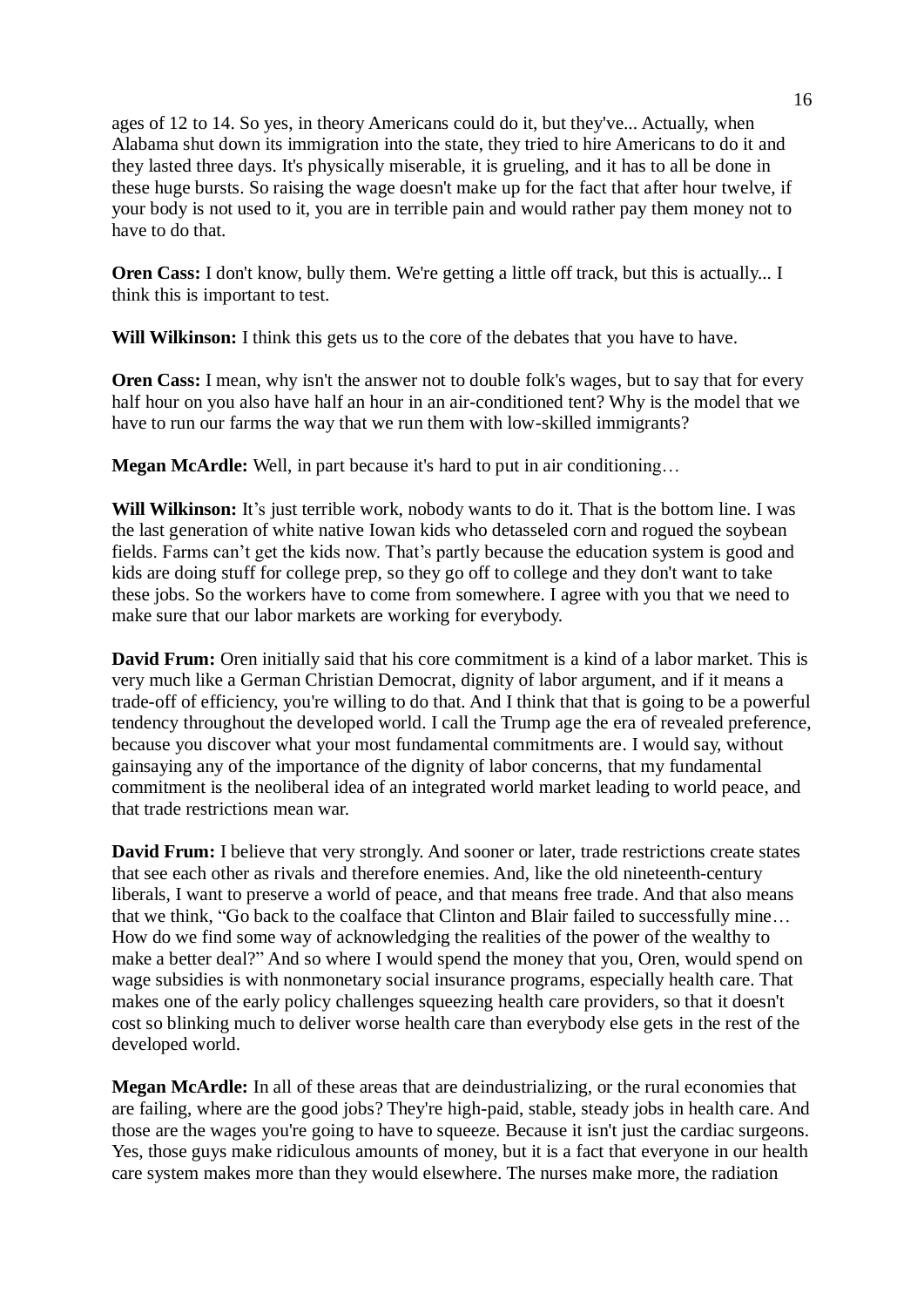techs… there are like nine times as many of them as there would be in any other country. All of these people make a ton of money with stable, well-paying jobs that are supporting these economies that failed. So if you squeeze the health care system in order to provide social insurance, you're going to be squeezing the only thing that the people that Oren is talking about have left. Basically this is the only market that they can go into in order to sell their services in what is a very high-paying, relatively prestigious job that doesn't require a fouryear college degree. And that's something that people aren't grappling with, which is that we have poured all this money into the health care system.

**Will Wilkinson:** That's a great point. We are just about out of time. Clearly, this is a complicated morass. This is just the beginning of the conversation, not the end. I would love to take just a couple of questions before we wrap up.

**Steve Caulkers:** My name is Steve Caulkers. In Europe, after the fall of communism, the fiscal conservatives moved to the left in opposition and the social conservatives came to the median voter boundary. The socialists collapsed and then they came around. So why is a center-right in the U.S. going to be different? Why is it going to be on the right and not on the left? Because it seems to me that the fiscal conservatives today are organically on the left.

**Will Wilkinson:** Before we begin, who wants to field that?

**Megan McArdle:** I think fiscal conservatives today are standing there with a stunned look on their faces, asking where everyone else went. I don't see any appetite for fiscal conservatism on the left. I think whenever your party is out of power, you get a huge appetite for fiscal conservativism because you want to stop the other party from doing anything they plan to do. Other than that, there's a bunch of wonks like us sitting around, and we're totally like, "No, dude. You got to balance the budget, etc. etc." But it's us and five people at the Committee for a Responsible Federal Government. The political energy isn't there. And outside of very narrow economic policy people, no one else is interested either. It's just not a big seller. People want to spend a bunch of money on either their tax cuts or their social programs.

**Will Wilkinson:** Let's have one more and wrap it up.

**Q:** I wanted to ask your opinions about cutting defense spending and then also the Tax Cuts and Jobs Act.

**Megan McArdle:** Appalling.

**Will Wilkinson:** I would love to cut the defense budget. I'm ambivalent on the Tax Cuts and Jobs Act.

**David Frum:** I think the corporate component of the tax cut was good. I think the rest was very, very bad and was just a barbecue and a giveaway. But I also admit that even though I favored the corporate tax cut, I'm a little disappointed by some of the results that were obtained from the corporate tax cut. Nonetheless, I tend to believe that a lower corporate income tax decreases gamesmanship and makes for more rational planning. On the defense budget... In international affairs, I'm a Keynesian. I don't think the world system balances itself; it is balanced by American power. And on defense spending, I would always rather have the feeling, "Gee, I wasted some money by spending a little bit too much" than feel that I threatened world peace by spending too little.